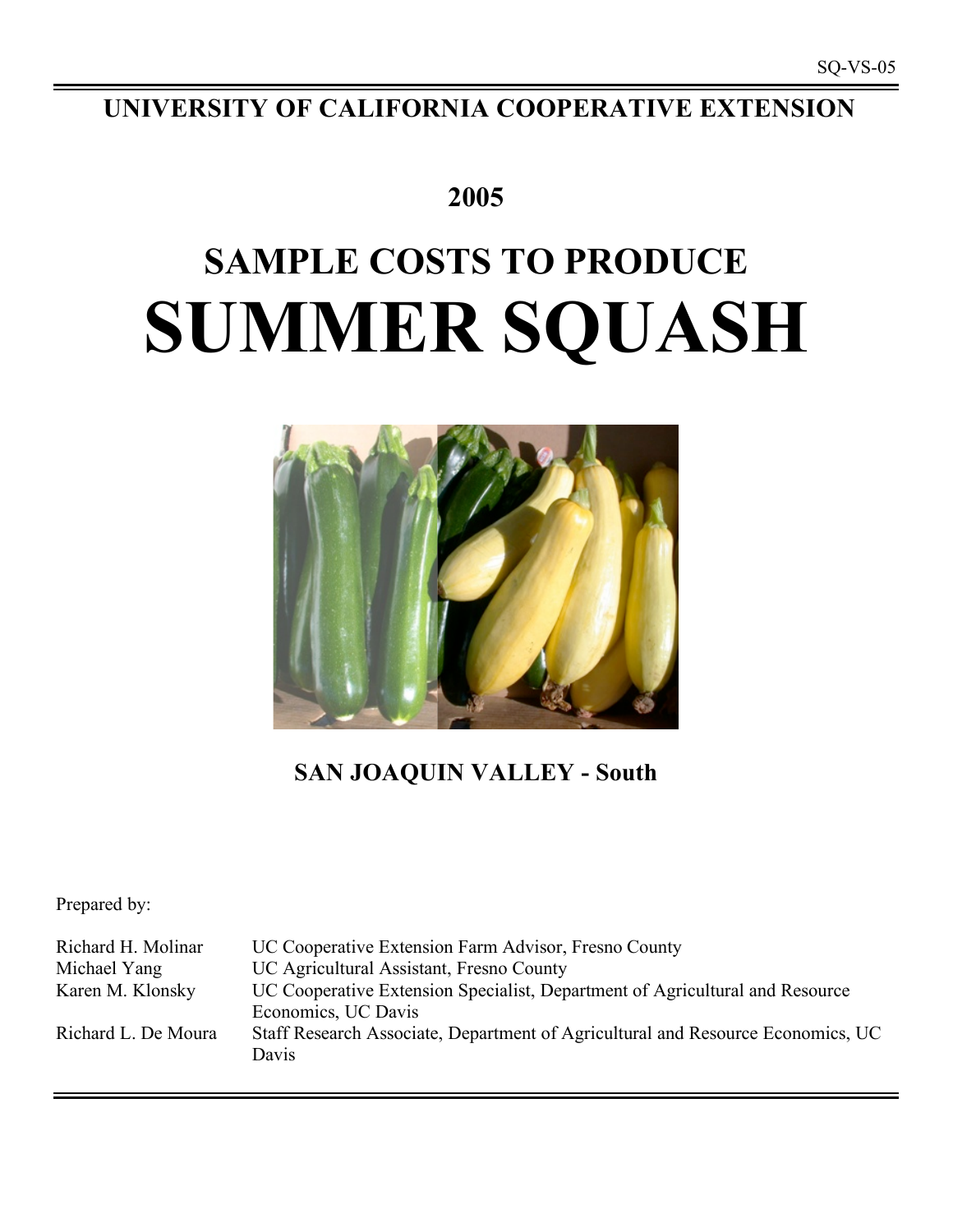# **UNIVERSITY OF CALIFORNIA COOPERATIVE EXTENSION**

# **SAMPLE COSTS TO PRODUCE SUMMER SQUASH San Joaquin Valley - South 2005**

# **STUDY CONTENTS**

| Table 5. WHOLE FARM ANNUAL EQUIPMENT, INVESTMENT and OVERHEAD COSTS.  12 |  |
|--------------------------------------------------------------------------|--|
|                                                                          |  |
|                                                                          |  |
|                                                                          |  |

## **INTRODUCTION**

Sample costs to produce summer squash in the southern San Joaquin Valley are shown in this study. The study is intended as a guide only, and can be used to make production decisions, determine potential returns, prepare budgets and evaluate production loans. The practices described are based on production operations considered typical for this crop and region, but will not apply to every farm. Sample costs for labor, materials, equipment and custom services are based on current figures. "Your Costs" columns in Tables 1 and 2 are provided for entering your farm costs.

The hypothetical farm operations, production practices, overhead, and calculations are described under the assumptions. For additional information or an explanation of the calculations used in the study call the Department of Agricultural and Resource Economics, University of California, Davis, California, (530) 752- 3589 or the local UC Cooperative Extension office.

Sample Cost of Production Studies for many commodities can be downloaded at http://coststudies.ucdavis.edu, requested through the Department of Agricultural and Resource Economics, UC Davis, (530) 752-4424 or obtained from the local county UC Cooperative Extension offices. Some archived studies are also available on the website.

The University of California does not discriminate in any of its policies, procedures or practices. The university is an affirmative action/equal opportunity employer.

**University of California and USDA, Risk Management Cooperating.**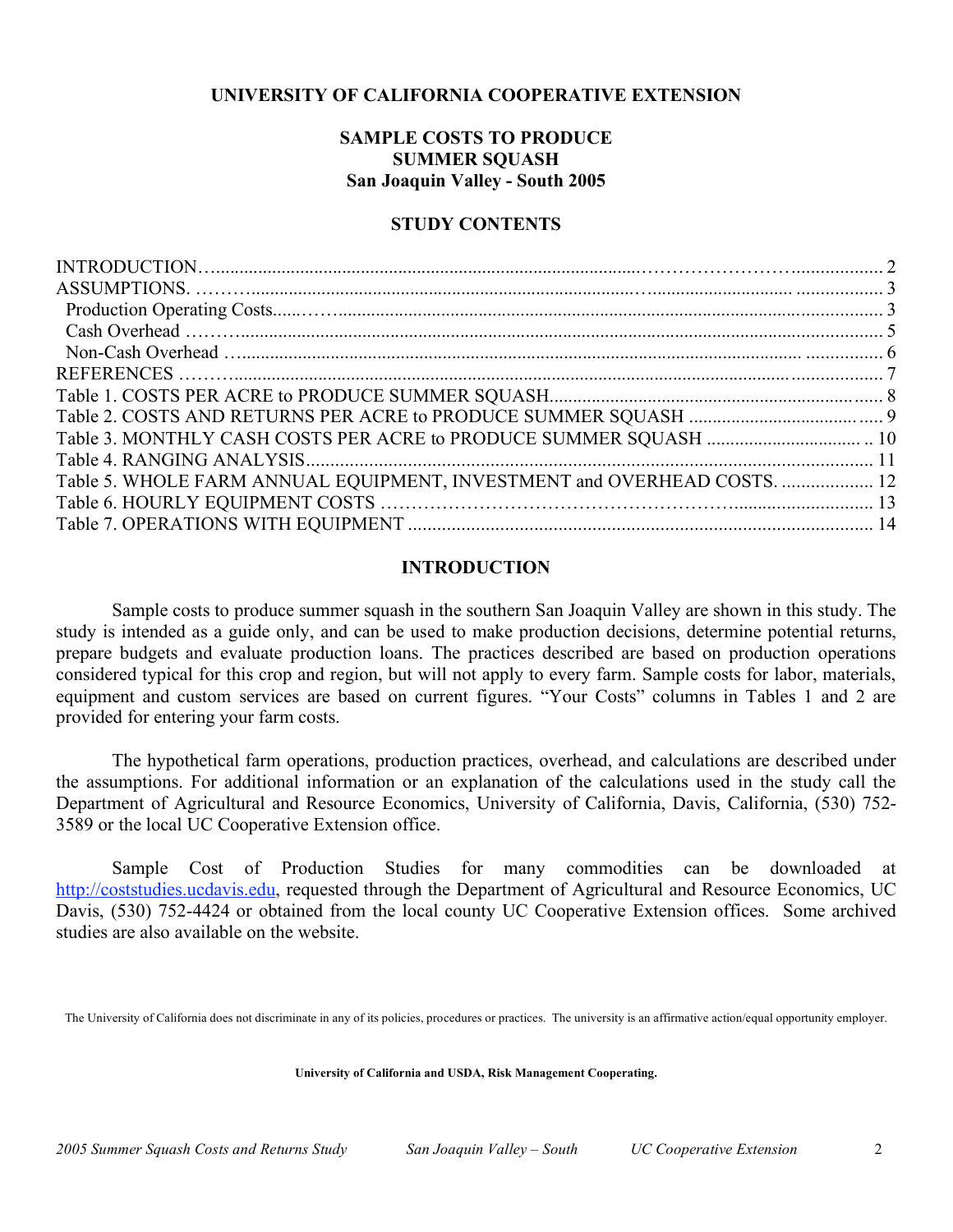### **ASSUMPTIONS**

The assumptions refer to Tables 1 to 7 and pertain to sample costs to produce summer squash in the southern San Joaquin Valley. The cultural practices described represent production operations and materials considered typical for a farm in the region. Costs, materials, and practices in this study will not apply to all farms. Timing of and types of cultural practices will vary among growers within the region and from season to season due to variables such as weather, soil, and insect and disease pressure. The study is intended as a guide only. **The use of trade names and cultural practices in this report does not constitute an endorsement or recommendation by the University of California nor is any criticism implied by omission of other similar products or cultural practices.**

**Farm**. This report is based on a 60 contiguous acre farm. The land is rented and farmed by the grower. In this study 20 acres are planted to summer squash and the remaining acres to other vegetables.

# **Production Operating Costs**

**Land Preparation**. The grower rips the land one time, discs two times, rolls the ground and lists the beds in February. In a single operation after listing, the beds are shaped, and the plastic mulch and drip tape laid. Besides the tractor driver, two people follow the shaper to handle the plastic and drip tape.

**Plant**. Planting costs include the seed (2 lbs) for the transplants and the charges for growing the transplant seedlings. The seedlings are transplanted in the field in March. Common varieties planted are Noche and Green Eclipse zucchini squash, and Superset and Multipik yellowneck squash. The grower transplants on six 60-inch beds, leaving every seventh and eighth bed unplanted, 4,915 plants per acre at a 16-inch in-row spacing. Holes for the plants are punched in the plastic by a mechanical punch machine. Ten people (50 man hours) plant one acre in five-hours. A second (August) squash planting with seeds or transplants may be made into the same plastic with holes punched between the previous holes.

**Irrigation**. Irrigation includes the water costs per irrigation and irrigation labor. The drip line is buried approximately 2-inches deep in the center of the bed at bed shaping. Drip-lines are typically 300 to 400 feet long and connected to the reusable lay flat main lines located at the edge of the field. Irrigation begins in late March after planting and the field is irrigated twice a week through June and three times per week in July. The crop uses approximates 30 acre-inches per season. The irrigation water cost \$4.83 per acre-inch, based on grower summer pumping costs. Irrigation labor is calculated as 0.15 hours per acre per irrigation.

**Fertilization**. Beginning in early April and continuing through June, Nitrogen (N) as UN32 at 35.2 pounds per acre (10 gallons of material) is applied every 10 days through the drip line.

**Pollination.** Honeybees are used for pollination. Normally two hives per acre are placed around the edges of the field. Hives should be in place for the first bloom – usually about one month after planting.

**Pest Management.** If insects or diseases appear, contract your local farm advisor or pest control adviser. For information on pesticide use permits, contact the local county agricultural commissioner's office. Adjuvants are recommended for many pesticides for effective control, but are not included in this study. Pesticide costs vary by location and grower volume. Pesticides costs in this study are taken from a single dealer and shown as full retail.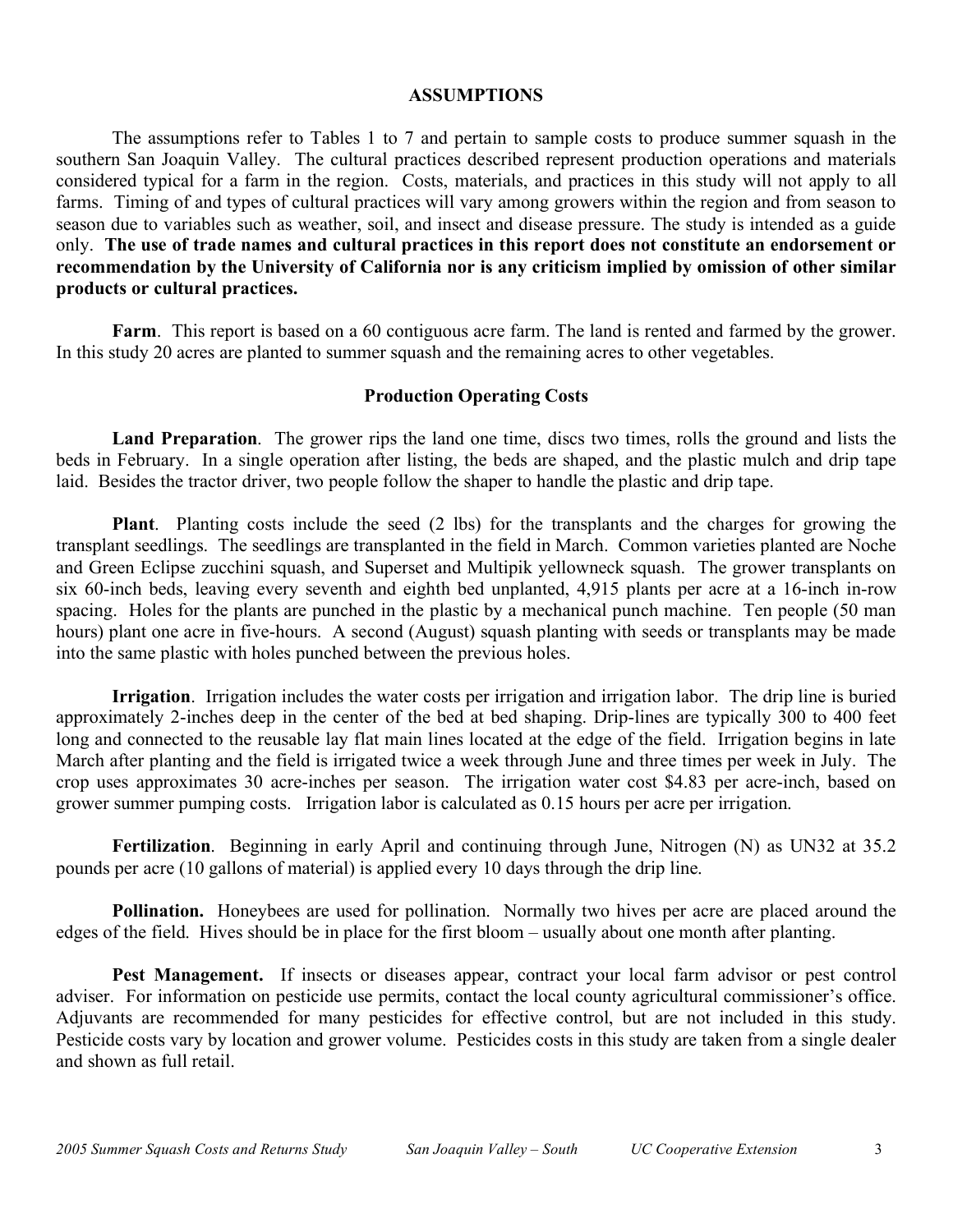*Weeds*. Black plastic mulch is laid on the bed prior to planting, in addition to conserving moisture and warming the soil, it controls weeds. Metam sodium (Vapam) is injected into the drip lines for weed and disease management prior to planting.

*Insects.* Admire insecticide is applied through the drip line shortly after planting (early April) for aphid and whitefly control. The field is sprayed with Thiodan or Capture insecticide in June for aphid control. Pest control is minimal during spring plantings. Squash crops planted in August for fall harvest usually require several insecticide applications for worms, aphids, and whiteflies. In addition to overhead sprays, usually one to two applications of Admire for whiteflies and/or aphids is applied through the drip line.

*Diseases.* Viruses can be devastating to summer planted squash. Most viruses are transmitted by aphids thus aphid control is paramount. The treatments with Admire help lessen the virus damage, and some growers will use a reflective (shiny) mulch over the beds to lessen the chance the aphids will find the crop. Metam sodium injected through the drip lines prior to planting is used to reduce affects from soil borne diseases such as Phytophtora root rot.

**Cleanup**. After harvest the plants are mowed, the plastic mulch, and drip tape removed and discarded by hauling to the landfill. Landfill fees are based on the weight of the discarded material.

**Pickup.** Costs for a 1/2-ton pickup are included in the study. The pickup is used by the grower to inspect the fields and for general ranch business. The calculations in the study do not represent results from any collected data.

**Harvest**. The crop is harvested an average of every 18 to 24 hours (almost every single day, especially if going for the "fancy" grade) from mid-May to mid-July. The crop is hand harvested on alternate days in this study and packed in the field. A self propelled packer (12 rows wide) travels down the unplanted beds. The harvest crew consists of the driver for the packer unit, 12 cutters that pick the plants and 4 packers on the packing unit. In addition a forklift and truck both with operators load and transport the boxes to the grower's storage. It is assumed the forklift and truck drivers work the same hours as the picking crew.

*Yields*. The summer squash are picked small (zucchini 5-6 inches long, crookneck 1.25 – 2 inch diameter) and packed in 28-pound boxes. The crop yields an average of 1,200 boxes per acre.

*Returns*. The overall grower returns are estimated at \$7.00 per box. The price is based on the May to July 2004 USDA wholesale prices. It is assumed that the return to the grower is 70% of the USDA wholesale price, which is used in this study, but may actually be lower. The yields and returns are used in the Range Analysis Table to show a range of returns over various yields.

**Labor.** Labor rates of \$12.42 per hour for machine operators and \$9.32 for general labor includes payroll overhead of 38%. The basic hourly wages are \$9.00 for machine operators and \$6.75 for general labor. The overhead includes the employers' share of federal and California state payroll taxes, workers' compensation insurance for truck crops (code 0172), and a percentage for other possible benefits. Workers' compensation costs will vary among growers, but for this study the cost is based upon the average industry final rate as of January 1, 2005 (California Department of Insurance). Labor for operations involving machinery are 20% higher than the operation time given in Table 1 to account for the extra labor involved in equipment set up, moving, maintenance, work breaks, and field repair.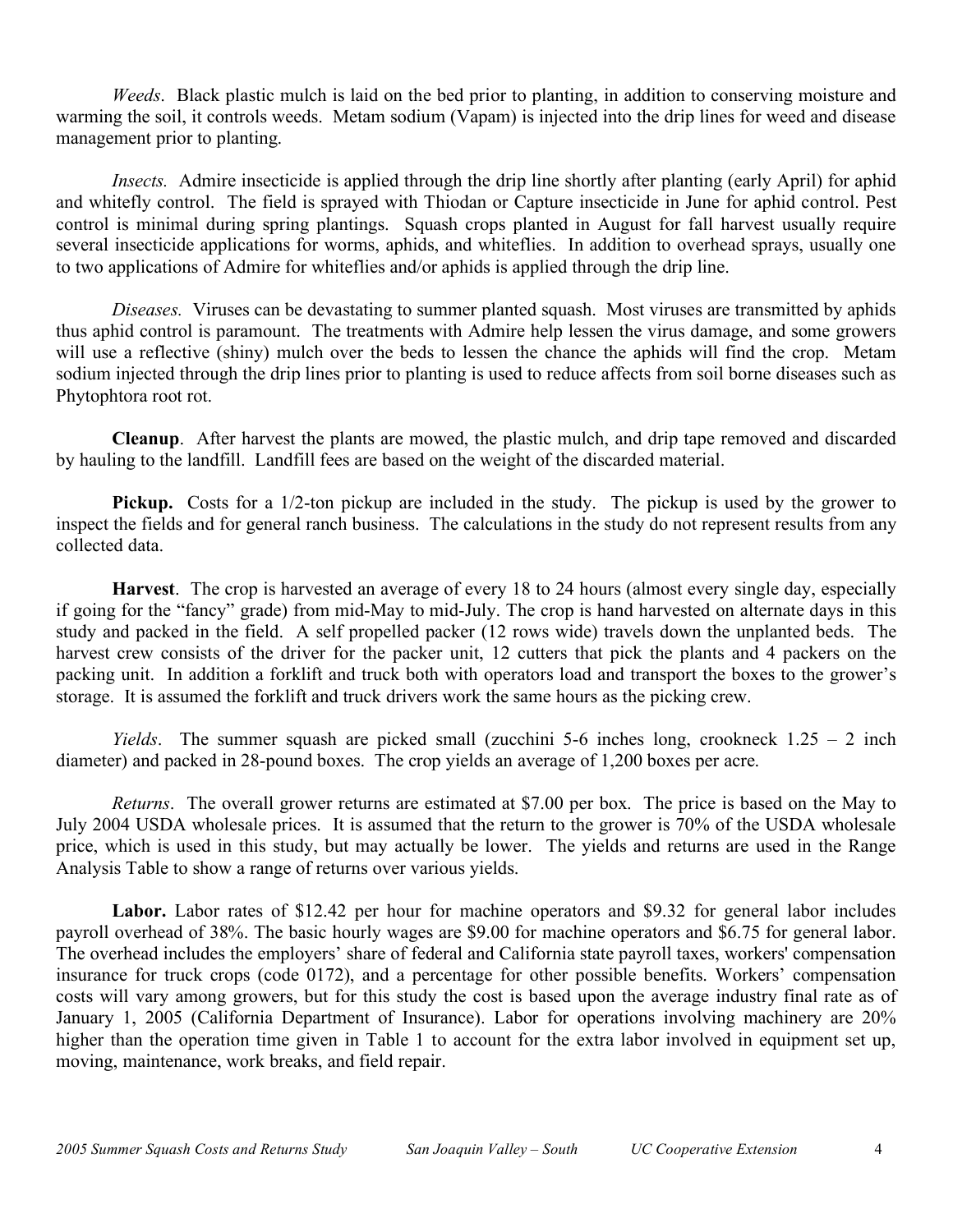**Equipment Operating Costs.** Repair costs are based on purchase price, annual hours of use, total hours of life, and repair coefficients formulated by American Society of Agricultural Engineers (ASAE). Fuel and lubrication costs are also determined by ASAE equations based on maximum power takeoff (PTO) horsepower, and fuel type. Prices for on-farm delivery of diesel and gasoline are \$1.51 and \$2.05 per gallon, respectively. The cost includes a 2% local sales tax on diesel fuel and 8% sales tax on gasoline. Gasoline also includes federal and state excise tax, which are refundable for on-farm use when filing your income tax. The fuel, lube, and repair cost per acre for each operation in Table 1 is determined by multiplying the total hourly operating cost in Table 6 for each piece of equipment used for the selected operation by the hours per acre. Tractor time is 10% higher than implement time for a given operation to account for setup, travel and down time.

**Interest on Operating Capital.** Interest on operating capital is based on cash operating costs and is calculated monthly until harvest at a nominal rate of 7.65% per year. A nominal interest rate is the typical market cost of borrowed funds. The interest cost of post harvest operations is discounted back to the last harvest month using a negative interest charge.

**Risk.** Production risks should not be minimized. While this study makes every effort to model a production system based on typical, real world practices, it cannot fully represent financial, agronomic and market risks, which affect the profitability and economic viability.

# **Cash Overhead**

Cash overhead consists of various cash expenses paid out during the year that are assigned to the whole farm and not to a particular operation. These costs include property taxes, interest on operating capital, office expense, liability and property insurance, and investment repairs.

**Property Taxes.** Counties charge a base property tax rate of 1% on the assessed value of the property. In some counties special assessment districts exist and charge additional taxes on property including equipment, buildings, and improvements. For this study, county taxes are calculated as 1% of the average value of the property. Average value equals new cost plus salvage value divided by 2 on a per acre basis.

**Insurance.** Insurance for farm investments varies depending on the assets included and the amount of coverage. Property insurance provides coverage for property loss and is charged at 0.690% of the average value of the assets over their useful life. Liability insurance covers accidents on the farm and costs \$529 for the entire farm.

**Office Expense.** Office and business expenses are estimated at \$30 per acre. These expenses include office supplies, telephones, bookkeeping, accounting, and legal fees. The cost is a general estimate and not based on any actual data.

**Land Rent**. The 60 acres are rented for cash at \$300 per acre. The rented land includes the irrigation system that is maintained by the landlord. Land rents range from \$250 to \$350 per acre.

**Investment Repairs.** Annual maintenance is calculated as two percent of the purchase price.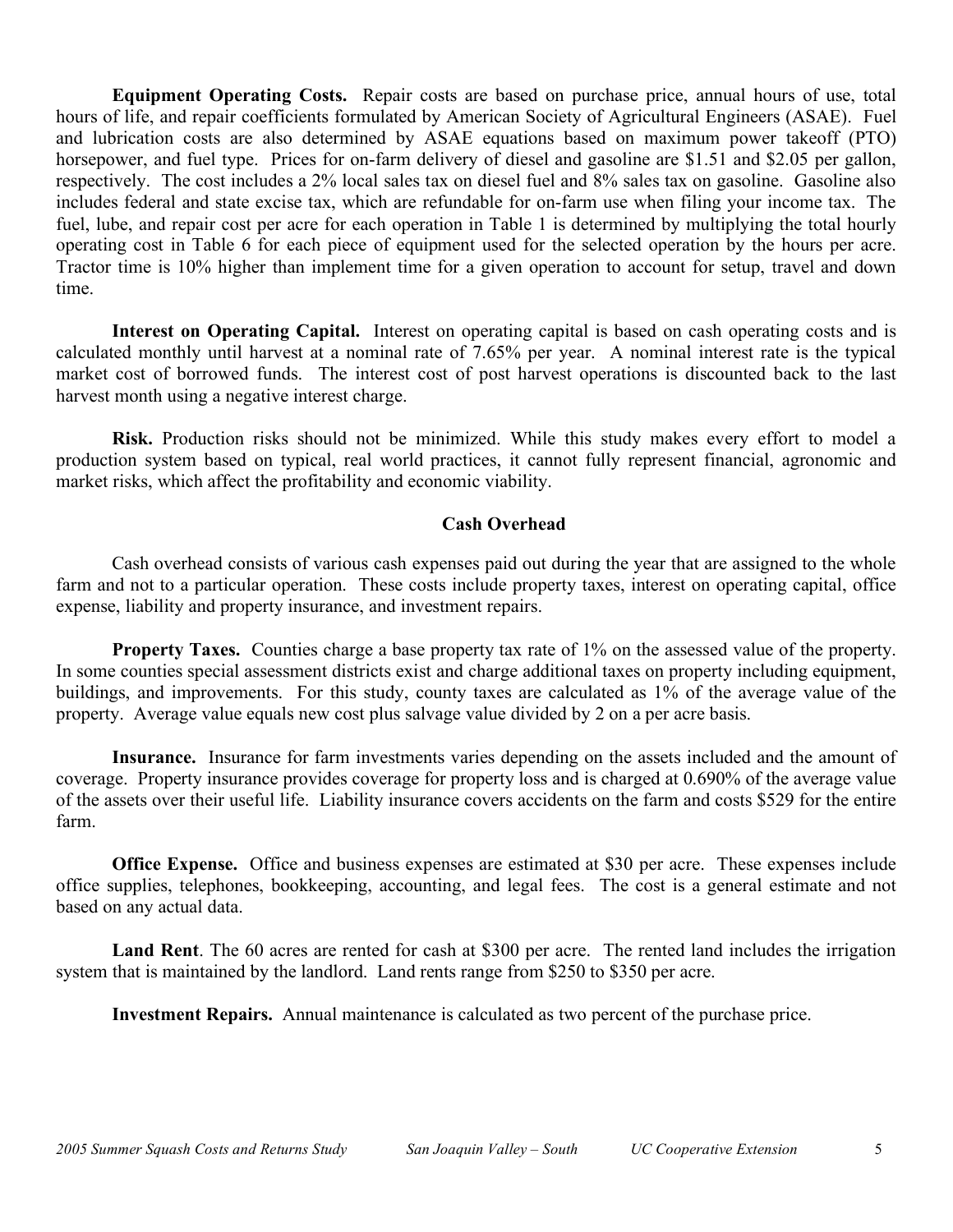# **Non-Cash Overhead**

Non-cash overhead is calculated as the capital recovery cost for equipment and other farm investments.

**Capital Recovery Costs.** Capital recovery cost is the annual depreciation and interest costs for a capital investment. It is the amount of money required each year to recover the difference between the purchase price and salvage value (unrecovered capital). It is equivalent to the annual payment on a loan for the investment with the down payment equal to the discounted salvage value. This is a more complex method of calculating ownership costs than straight-line depreciation and opportunity costs, but more accurately represents the annual costs of ownership because it takes the time value of money into account (Boehlje and Eidman). The formula for the calculation of the annual capital recovery costs is ((Purchase Price – Salvage Value) x Capital Recovery Factor) + (Salvage Value x Interest Rate).

*Salvage Value.* Salvage value is an estimate of the remaining value of an investment at the end of its useful life. For farm machinery (tractors and implements) the remaining value is a percentage of the new cost of the investment (Boehlje and Eidman). The percent remaining value is calculated from equations developed by the American Society of Agricultural Engineers (ASAE) based on equipment type and years of life. The life in years is estimated by dividing the wear out life, as given by ASAE by the annual hours of use in this operation. For other investments including irrigation systems, buildings, and miscellaneous equipment, the value at the end of its useful life is zero. The salvage value for land is the purchase price because land does not depreciate. The purchase price and salvage value for equipment and investments are shown in the tables.

*Capital Recovery Factor.* Capital recovery factor is the amortization factor or annual payment whose present value at compound interest is 1. The amortization factor is a table value that corresponds to the interest rate used and the life of the machine.

*Interest Rate.* The interest rate of 6.01% used to calculate capital recovery cost is the USDA-ERSs tenyear average of California's agricultural sector long-run rate of return to production assets from current income. It is used to reflect the long-term realized rate of return to these specialized resources that can only be used effectively in the agricultural sector.

**Tools.** This includes shop tools, hand tools, and miscellaneous field tools. The tools are an estimated value and not taken from any specific data.

**Irrigation/Laterals.** The grower purchases drip tape for the beds annually and owns the lateral or main lines (vinyl flat pipe) that connect to the drip tape. The rows are assumed to be 400 feet long and require 2,178 feet of lateral lines for the 20 acres.

**Equipment.** Farm equipment is purchased new or used, but the study shows the current purchase price for new equipment. The new purchase price is adjusted to 60% to indicate a mix of new and used equipment. Annual ownership costs for equipment and other investments are shown in the Whole Farm Annual Equipment, Investment, and Business Overhead Costs table. Equipment costs are composed of three parts: non-cash overhead, cash overhead, and operating costs. Both of the overhead factors have been discussed in previous sections. The operating costs consist of repairs, fuel, and lubrication and are discussed under operating costs.

**Table Values.** Due to rounding, the totals may be slightly different from the sum of the components.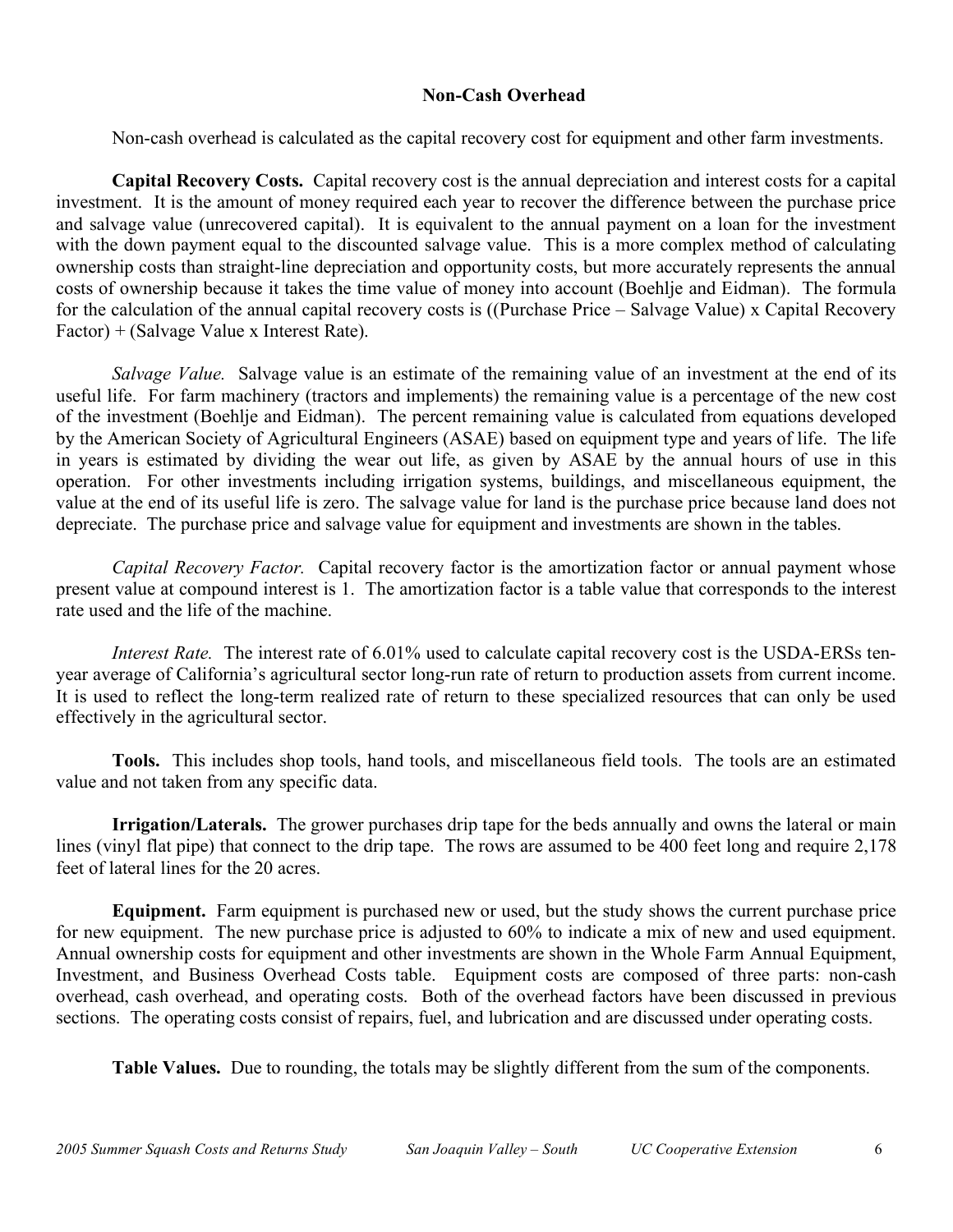## **REFERENCES**

- Agricultural Commissioner. *Crop Reports 2004*. Agricultural Commissioner, Fresno County, Fresno, CA.
- American Society of Agricultural Engineers. 1994. *American Society of Agricultural Engineers Standards Yearbook*. Russell H. Hahn and Evelyn E. Rosentreter (ed.) St. Joseph, Missouri. 41st edition.
- Barker, Doug. 2005. *California Workers' Compensation Rating Data for Selected Agricultural Classifications as of January 1, 2005.* California Department of Insurance, Rate Regulation Branch.
- Boelje, Michael D., and Vernon R. Eidman. 1984. *Farm Management*. John Wiley and Sons. New York, New York
- California State Automobile Association. 2005. *Gas Price Survey 2003.* AAA Public Affairs, San Francisco,
- Molinar, Richard, Mark Gaskell and Keith Mayberry. 1999. *Summer Squash Production in California.* University of California, Division of Agriculture and Natural Resources. Publication 7245.
- USDA-ERS. 2005. *Farm Sector: Farm Financial Ratios*. Agriculture and Rural Economics Division, ERS. USDA. Washington, DC http://www.ers.usda.gov/data/farmbalancesheet/fbsdmu.htm; Internet accessed January 5, 2005.

For information concerning University of California publications contact UC DANR Communications Services (1-800-994- 8849), online at http://anrcatalog.ucdavis.edu or your local county Cooperative Extension office.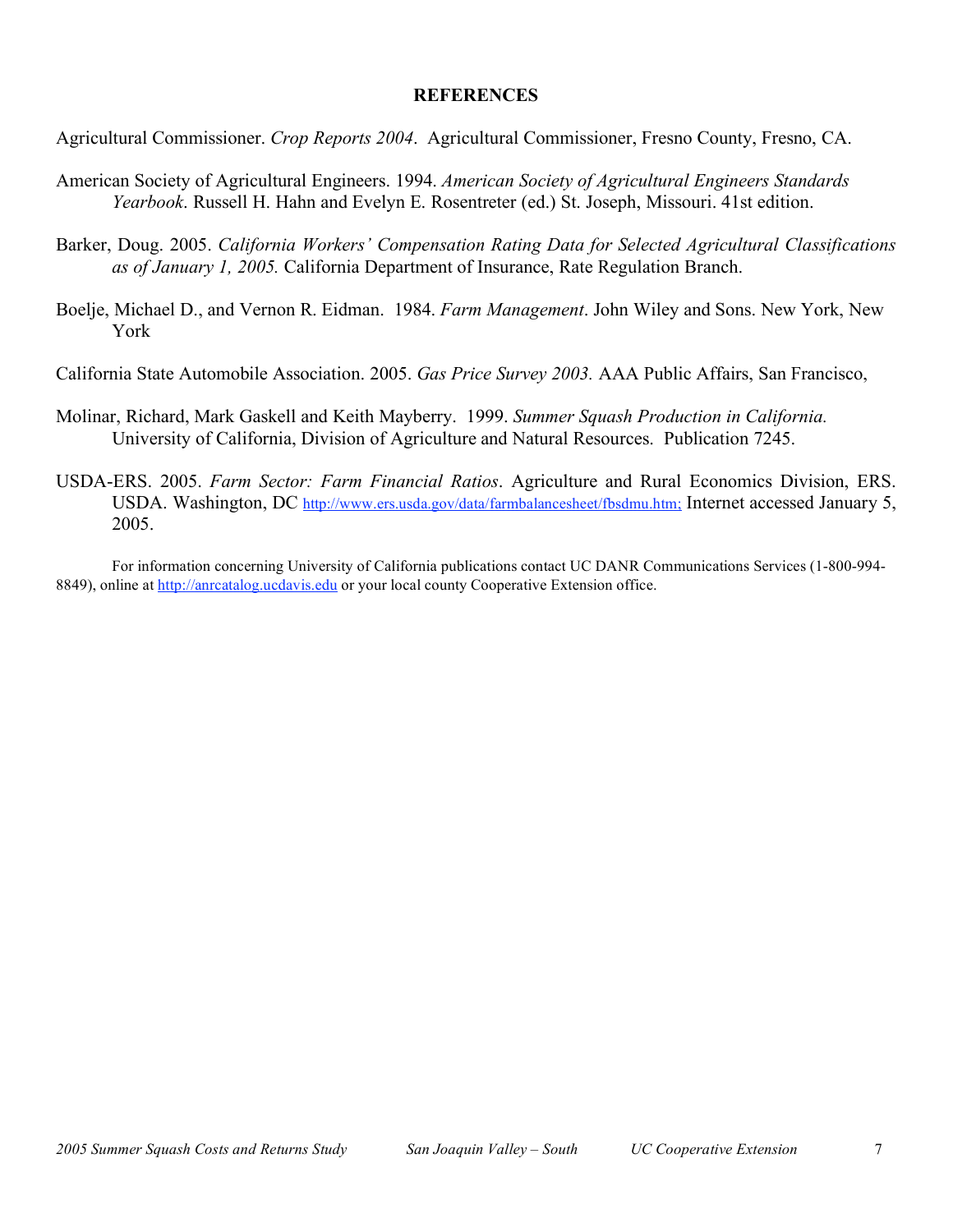#### UC COOPERATIVE EXTENSION **Table 1. COST PER ACRE TO PRODUCE SUMMER SQUASH** SAN JOAQUIN VALLEY 2005

|                                                   | Operation | Time   |                |                  | Cash and Labor Costs per Acre |                  |                |      |
|---------------------------------------------------|-----------|--------|----------------|------------------|-------------------------------|------------------|----------------|------|
|                                                   | Machine   | Labor  | Labor          | Fuel, Lube       | Material                      | Custom/          | Total          | Your |
| Operation                                         | (Hrs/A)   |        | Cost           | & Repairs        | Cost                          | Rent             | Cost           | Cost |
| Cultural:                                         |           |        |                |                  |                               |                  |                |      |
| Land Prep: Rip                                    | 0.32      |        | 5              | 8                | $\mathbf{0}$                  | $\boldsymbol{0}$ | 13             |      |
| Land Prep: Disc 2X                                | 0.28      |        | $\overline{4}$ | $\boldsymbol{7}$ | $\boldsymbol{0}$              | $\boldsymbol{0}$ | 11             |      |
| Land Prep: Roll (Cultipacker)                     | 0.08      |        | 1              | 1                | $\theta$                      | $\mathbf{0}$     | $\overline{2}$ |      |
| Land Prep: List Beds                              | 0.20      |        | 3              | $\overline{2}$   | $\theta$                      | $\mathbf{0}$     | 5              |      |
| Land Prep: Bed Shape+Mulch+Drip                   | 6.00      | 12.00  | 201            | 57               | 223                           | $\boldsymbol{0}$ | 481            |      |
| Connect drip to main line                         | 0.00      | 3.00   | 28             | 1                | $\mathbf{0}$                  | $\mathbf{0}$     | 29             |      |
| Fumigate: Drip System (Vapam)                     | 0.00      | 0.30   | 3              | $\boldsymbol{0}$ | 158                           | $\mathbf{0}$     | 160            |      |
| Plant: Make Planting Holes                        | 0.32      |        | 5              | 1                | $\theta$                      | $\theta$         | 6              |      |
| Plant: Transplant.                                | 0.00      | 50.00  | 466            | $\overline{0}$   | 198                           | $\mathbf{0}$     | 664            |      |
| Irrigate                                          | 0.00      | 5.55   | 52             | $\mathbf{0}$     | 145                           | $\mathbf{0}$     | 197            |      |
| Insect: Aphid, Whitefly (Admire) through dripline | 0.00      | 0.10   | $\mathbf{1}$   | $\mathbf{0}$     | 132                           | $\mathbf{0}$     | 133            |      |
| Fertilize: N (UN32) drip                          | 0.00      |        | $\overline{0}$ | $\mathbf{0}$     | 129                           | $\mathbf{0}$     | 129            |      |
| Pollinate: Bee Hives (2)                          | 0.00      |        | $\mathbf{0}$   | $\mathbf{0}$     | $\mathbf{0}$                  | 100              | 100            |      |
| Insect: Aphid (Capture)                           | 0.18      |        | 3              | $\overline{c}$   | 22                            | $\mathbf{0}$     | 26             |      |
| Field Cleanup: Mow Plants                         | 0.17      |        | 3              | $\overline{2}$   | $\mathbf{0}$                  | $\boldsymbol{0}$ | 5              |      |
| Field Cleanup: Roll Mulch/Tape/Haul to Dump       | 0.10      | 4.00   | 39             | 1                | $\mathbf{0}$                  | 3                | 42             |      |
| Miscellaneous Pickup Use                          | 2.50      |        | 37             | 30               | $\mathbf{0}$                  | $\overline{0}$   | 67             |      |
| TOTAL CULTURAL COSTS                              | 10.15     | 74.95  | 850            | 111              | 1,006                         | 103              | 2,068          |      |
| Harvest:                                          |           |        |                |                  |                               |                  |                |      |
| Harvest: Field Pick and Pack                      | 18.00     | 288.00 | 2,952          | 297              | 1,200                         | $\boldsymbol{0}$ | 4,449          |      |
| Load and Haul                                     | 36.00     |        | 537            | 277              | $\boldsymbol{0}$              | $\boldsymbol{0}$ | 813            |      |
| TOTAL HARVEST COSTS                               | 54.00     | 288.00 | 3,489          | 573              | 1,200                         | $\overline{0}$   | 5,262          |      |
| Interest on operating capital                     |           |        |                |                  |                               |                  | 133            |      |
| TOTAL OPERATING COSTS/ACRE                        |           |        | 4,339          | 685              | 2,206                         | 103              | 7,465          |      |
| <b>CASH OVERHEAD:</b>                             |           |        |                |                  |                               |                  |                |      |
| Liability Insurance                               |           |        |                |                  |                               |                  | 9              |      |
| Office Expense                                    |           |        |                |                  |                               |                  | 30             |      |
| Land Rent                                         |           |        |                |                  |                               |                  | 300            |      |
| Property Taxes                                    |           |        |                |                  |                               |                  | 16             |      |
| Property Insurance                                |           |        |                |                  |                               |                  | 11             |      |
| <b>Investment Repairs</b>                         |           |        |                |                  |                               |                  | 3              |      |
| TOTAL CASH OVERHEAD COSTS                         |           |        |                |                  |                               |                  | 368            |      |
| TOTAL CASH COSTS/ACRE                             |           |        |                |                  |                               |                  | 7,833          |      |
| Non-Cash Overhead (Capital Recovery)              |           |        | Per Producing  |                  | <b>Annual Cost</b>            |                  |                |      |
|                                                   |           |        | Acre           |                  | Capital Recovery              |                  |                |      |
| Irrigation Laterals                               |           |        | 27             |                  | 10                            |                  | 10             |      |
| Miscellaneous Field/Shop Tools                    |           |        | 100            |                  | 24                            |                  | 24             |      |
| Equipment                                         |           |        | 2,443          |                  | 270                           |                  | 270            |      |
| TOTAL NON-CASH OVERHEAD COSTS                     |           |        | 2,569          |                  | 304                           |                  | 304            |      |
| TOTAL COSTS/ACRE                                  |           |        |                |                  |                               |                  | 8,137          |      |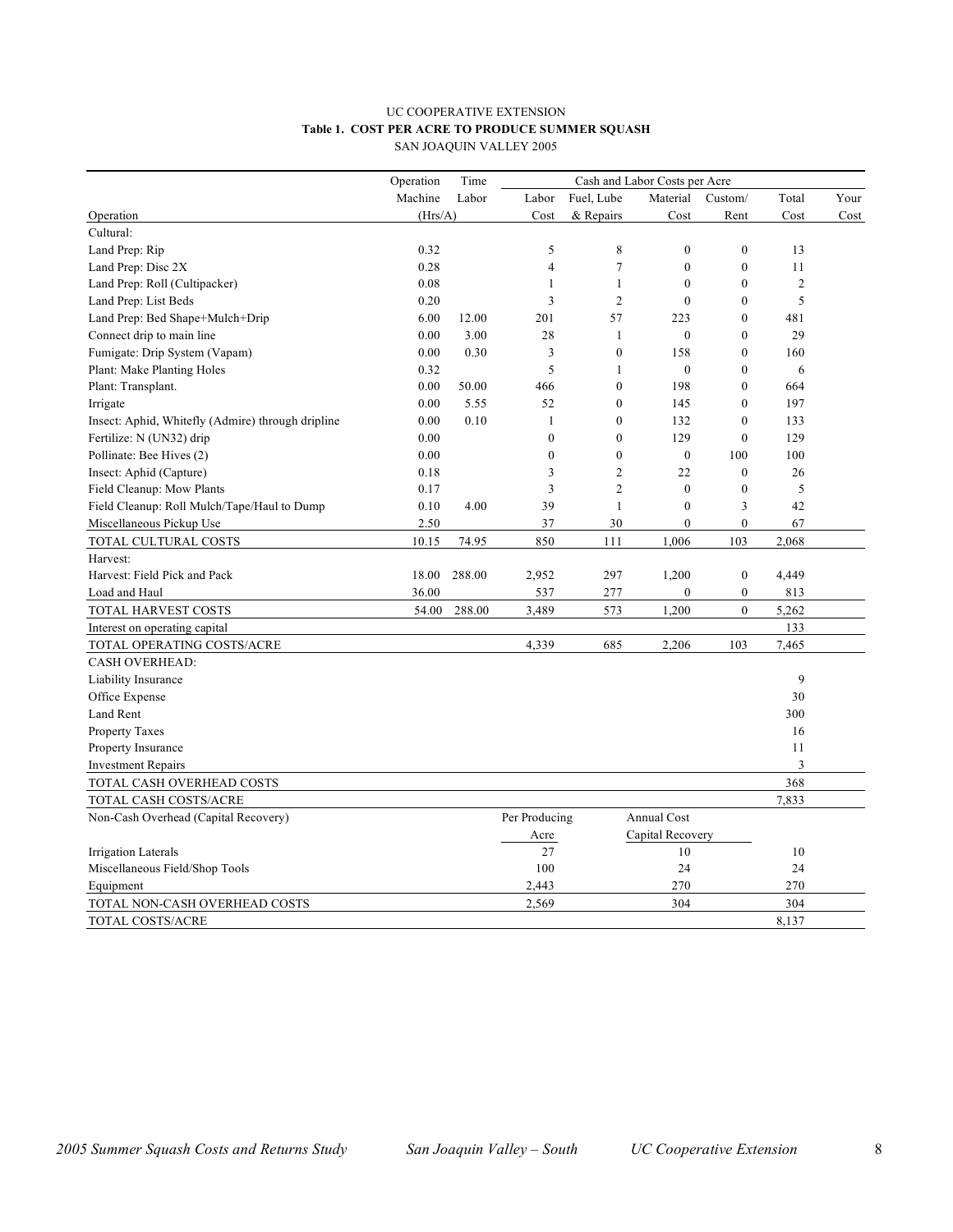#### UC COOPERATIVE EXTENSION **Table 2. COST PER ACRE TO PRODUCE SUMMER SQUASH** SAN JOAQUIN VALLEY - 2005

|                                              | Quantity/ |      | Price or  | Value or   | Your |
|----------------------------------------------|-----------|------|-----------|------------|------|
|                                              | Acre      | Unit | Cost/Unit | Cost/Acre  | Cost |
| <b>GROSS RETURNS</b>                         |           |      |           |            |      |
| Summer Squash                                | 1,200.00  | box  | 7.00      | 8,400      |      |
| OPERATING COSTS                              |           |      |           |            |      |
| Irrigation:                                  |           |      |           |            |      |
| Drip Tape 5mil                               | 7,920.00  | foot | 0.01      | 95         |      |
| Water Pumped                                 | 30.00     | acin | 4.83      | 145        |      |
| <b>Crop Protect:</b>                         |           |      |           |            |      |
| Plastic Black 5'x4000'/ft (mulch)            | 8,000.00  | foot | 0.02      | 128        |      |
| Fumigant:                                    |           |      |           |            |      |
| Vapam                                        | 45.00     | acre | 3.50      | 158        |      |
| Seed:                                        |           |      |           |            |      |
| Seed - Summer Squash                         | 2.00      | lb   | 30.00     | 60         |      |
| Transplants - Summer Squash                  | 4,915.00  | each | 0.03      | 138        |      |
| Fertilizer:                                  |           |      |           |            |      |
| $UN32 (32-0-0)$                              | 316.80    | lb N | 0.41      | 129        |      |
| <b>Insecticide:</b>                          |           |      |           |            |      |
| Capture 2EC-Cal                              | 4.50      | floz | 4.78      | 22         |      |
| Admire 2F                                    | 20.00     | floz | 6.62      | 132        |      |
| Custom:                                      |           |      |           |            |      |
| <b>Bee Hives</b>                             | 2.00      | each | 50.00     | 100        |      |
| Discard Plastic (Dump Fees)                  | 125.00    | lb   | 0.02      | 3          |      |
| Carton:                                      |           |      |           |            |      |
| Boxes 28 lb                                  | 1,200.00  | each | 1.00      | 1,200      |      |
| Labor (machine)                              | 76.98     | hrs  | 12.42     | 956        |      |
| Labor (non-machine)                          | 362.95    | hrs  | 9.32      | 3,383      |      |
| Fuel - Gas                                   | 10.41     | gal  | 2.05      | 21         |      |
| Fuel - Diesel                                | 259.85    | gal  | 1.51      | 392        |      |
| Lube                                         |           |      |           | 62         |      |
| Machinery repair                             |           |      |           | 208        |      |
| Interest on operating capital $\omega$ 7.65% |           |      |           | 133        |      |
| TOTAL OPERATING COSTS/ACRE                   |           |      |           | 7,464      |      |
| NET RETURNS ABOVE OPERATING COSTS            |           |      |           | 936        |      |
| CASH OVERHEAD COSTS:                         |           |      |           |            |      |
| Liability Insurance                          |           |      |           | 9          |      |
| Office Expense                               |           |      |           | 30         |      |
| Land Rent                                    |           |      |           | 300        |      |
| Property Taxes                               |           |      |           | 16         |      |
| Property Insurance                           |           |      |           | 11         |      |
| <b>Investment Repairs</b>                    |           |      |           | $\sqrt{3}$ |      |
| TOTAL CASH OVERHEAD COSTS/ACRE               |           |      |           | 368        |      |
| TOTAL CASH COSTS/ACRE                        |           |      |           | 7,833      |      |
| NON-CASH OVERHEAD COSTS (Capital Recovery)   |           |      |           |            |      |
| Irrigation Laterals                          |           |      |           | 10         |      |
| Miscellaneous Field/Shop Tools               |           |      |           | 24         |      |
| Equipment                                    |           |      |           | 270        |      |
| TOTAL NON-CASH OVERHEAD COSTS/ACRE           |           |      |           | 304        |      |
| TOTAL COSTS/ACRE                             |           |      |           | 8,137      |      |
| NET RETURNS ABOVE TOTAL COSTS                |           |      |           | 263        |      |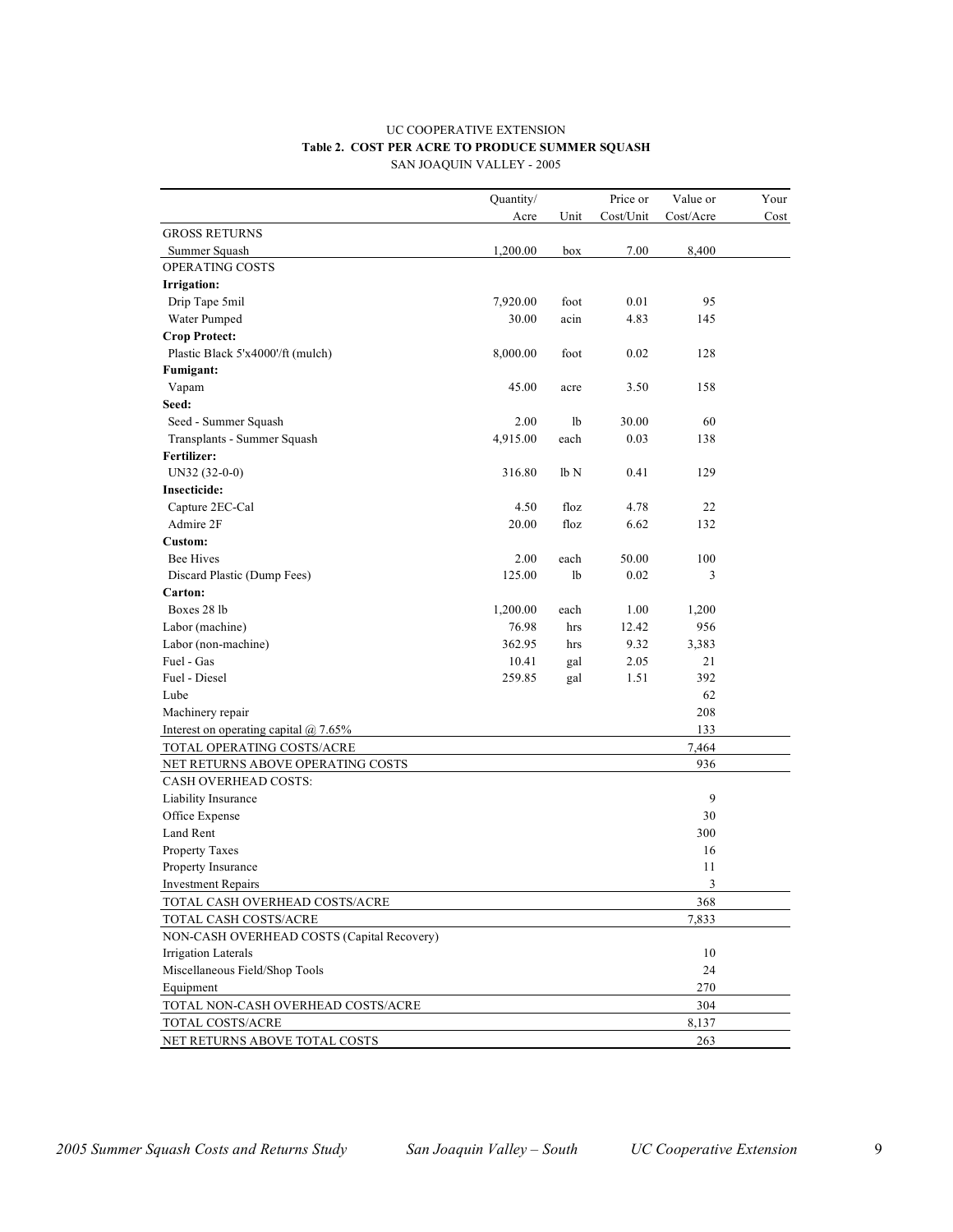#### UC COOPERATIVE EXTENSION **Table 3. COST PER ACRE TO PRODUCE SUMMER SQUASH** SAN JOAQUIN VALLEY - 2005

| Beginning JAN 05                                  | <b>JAN</b>   | <b>FEB</b>       | <b>MAR</b>       | <b>APR</b>       | <b>MAY</b>     | <b>JUN</b>       | <b>JUL</b>       | <b>AUG</b>       | <b>SEP</b>       | OCT              | <b>NOV</b>       | DEC          | <b>TOTAL</b>   |
|---------------------------------------------------|--------------|------------------|------------------|------------------|----------------|------------------|------------------|------------------|------------------|------------------|------------------|--------------|----------------|
| Ending DEC 05                                     | 05           | 05               | 05               | 05               | 05             | 05               | 05               | 05               | 05               | 05               | 05               | 05           |                |
| Cultural:                                         |              |                  |                  |                  |                |                  |                  |                  |                  |                  |                  |              |                |
| Land Prep: Rip                                    |              | 13               |                  |                  |                |                  |                  |                  |                  |                  |                  |              | 13             |
| Land Prep: Disc 2X                                |              | 11               |                  |                  |                |                  |                  |                  |                  |                  |                  |              | 11             |
| Land Prep: Roll (Cultipacker)                     |              | $\overline{c}$   |                  |                  |                |                  |                  |                  |                  |                  |                  |              | $\overline{c}$ |
| Land Prep: List Beds                              |              | 5                |                  |                  |                |                  |                  |                  |                  |                  |                  |              | 5              |
| Land Prep: Bed Shape+Mulch+Drip                   |              | 481              |                  |                  |                |                  |                  |                  |                  |                  |                  |              | 481            |
| Connect drip to main line                         |              | 28               |                  |                  |                |                  |                  |                  |                  |                  |                  |              | 28             |
| Fumigate: Drip System (Vapam)                     |              | 160              |                  |                  |                |                  |                  |                  |                  |                  |                  |              | 160            |
| Plant: Make Planting Holes                        |              |                  | 6                |                  |                |                  |                  |                  |                  |                  |                  |              | 6              |
| Plant: Transplant.                                |              |                  | 664              |                  |                |                  |                  |                  |                  |                  |                  |              | 664            |
| Irrigate                                          |              |                  | 23               | 44               | 49             | 49               | 33               |                  |                  |                  |                  |              | 197            |
| Insect: Aphid, Whitefly (Admire) through dripline |              |                  |                  | 133              |                |                  |                  |                  |                  |                  |                  |              | 133            |
| Fertilize: N (UN32) drip                          |              |                  |                  | 43               | 43             | 43               |                  |                  |                  |                  |                  |              | 129            |
| Pollinate: Bee Hives (2)                          |              |                  |                  | 100              |                |                  |                  |                  |                  |                  |                  |              | 100            |
| Insect: Aphid (Capture)                           |              |                  |                  |                  |                | 26               |                  |                  |                  |                  |                  |              | 26             |
| Field Cleanup: Mow Plants                         |              |                  |                  |                  |                |                  | 5                |                  |                  |                  |                  |              | 5              |
| Field Cleanup: Roll Mulch/Tape/Haul to Dump       |              |                  |                  |                  |                |                  | 42               |                  |                  |                  |                  |              | 42             |
| Miscellaneous Pickup Use                          | 10           | 10               | 10               | 10               | 10             | 10               | 10               |                  |                  |                  |                  |              | 67             |
| TOTAL CULTURAL COSTS                              | 10           | 710              | 702              | 329              | 101            | 127              | 89               | $\overline{0}$   | $\boldsymbol{0}$ | $\boldsymbol{0}$ | $\overline{0}$   | $\theta$     | 2,068          |
| Harvest:                                          |              |                  |                  |                  |                |                  |                  |                  |                  |                  |                  |              |                |
| Harvest: Field Pick and Pack                      |              |                  |                  |                  | 1,246          | 2,448            | 756              |                  |                  |                  |                  |              | 4,449          |
| Load and Haul                                     |              |                  |                  |                  | 226            | 452              | 136              |                  |                  |                  |                  |              | 813            |
| TOTAL HARVEST COSTS                               | $\mathbf{0}$ | $\boldsymbol{0}$ | $\boldsymbol{0}$ | $\mathbf{0}$     | 1,471          | 2,900            | 891              | $\overline{0}$   | $\boldsymbol{0}$ | $\boldsymbol{0}$ | $\boldsymbol{0}$ | $\mathbf{0}$ | 5,262          |
| Interest on operating capital $\omega$ 7.65%      | $\mathbf{0}$ | 5                | 9                | 11               | 21             | 40               | 47               | $\overline{0}$   | $\boldsymbol{0}$ | $\boldsymbol{0}$ | $\mathbf{0}$     | $\mathbf{0}$ | 133            |
| TOTAL OPERATING COSTS/ACRE                        | 10           | 714              | 711              | 340              | 1,594          | 3,068            | 1,027            | $\overline{0}$   | $\boldsymbol{0}$ | $\boldsymbol{0}$ | $\boldsymbol{0}$ | $\mathbf{0}$ | 7,464          |
| <b>OVERHEAD:</b>                                  |              |                  |                  |                  |                |                  |                  |                  |                  |                  |                  |              |                |
| Liability Insurance                               |              |                  | 9                |                  |                |                  |                  |                  |                  |                  |                  |              | 9              |
| Office Expense                                    | 4            |                  | $\overline{4}$   | $\overline{A}$   | 4              | $\overline{4}$   | $\overline{4}$   |                  |                  |                  |                  |              | 30             |
| Land Rent                                         |              |                  |                  |                  |                |                  |                  |                  |                  | 300              |                  |              | 300            |
| Property Taxes                                    |              |                  |                  | 8                |                |                  |                  |                  |                  |                  |                  | 8            | 16             |
| Property Insurance                                |              |                  |                  | 6                |                |                  |                  |                  |                  |                  |                  | 6            | 11             |
| <b>Investment Repairs</b>                         | $\bf{0}$     | $\boldsymbol{0}$ | $\boldsymbol{0}$ | $\boldsymbol{0}$ | $\overline{0}$ | $\boldsymbol{0}$ | $\boldsymbol{0}$ | $\boldsymbol{0}$ | $\boldsymbol{0}$ | $\boldsymbol{0}$ | $\boldsymbol{0}$ | $\mathbf{0}$ | 3              |
| TOTAL CASH OVERHEAD COSTS                         | 5            | 5                | 13               | 18               | 5              | 5                | 5                | $\boldsymbol{0}$ | $\boldsymbol{0}$ | 300              | $\boldsymbol{0}$ | 14           | 368            |
| TOTAL CASH COSTS/ACRE                             | 14           | 719              | 725              | 359              | 1,598          | 3,072            | 1.031            | $\theta$         | $\theta$         | 300              | $\theta$         | 14           | 7,832          |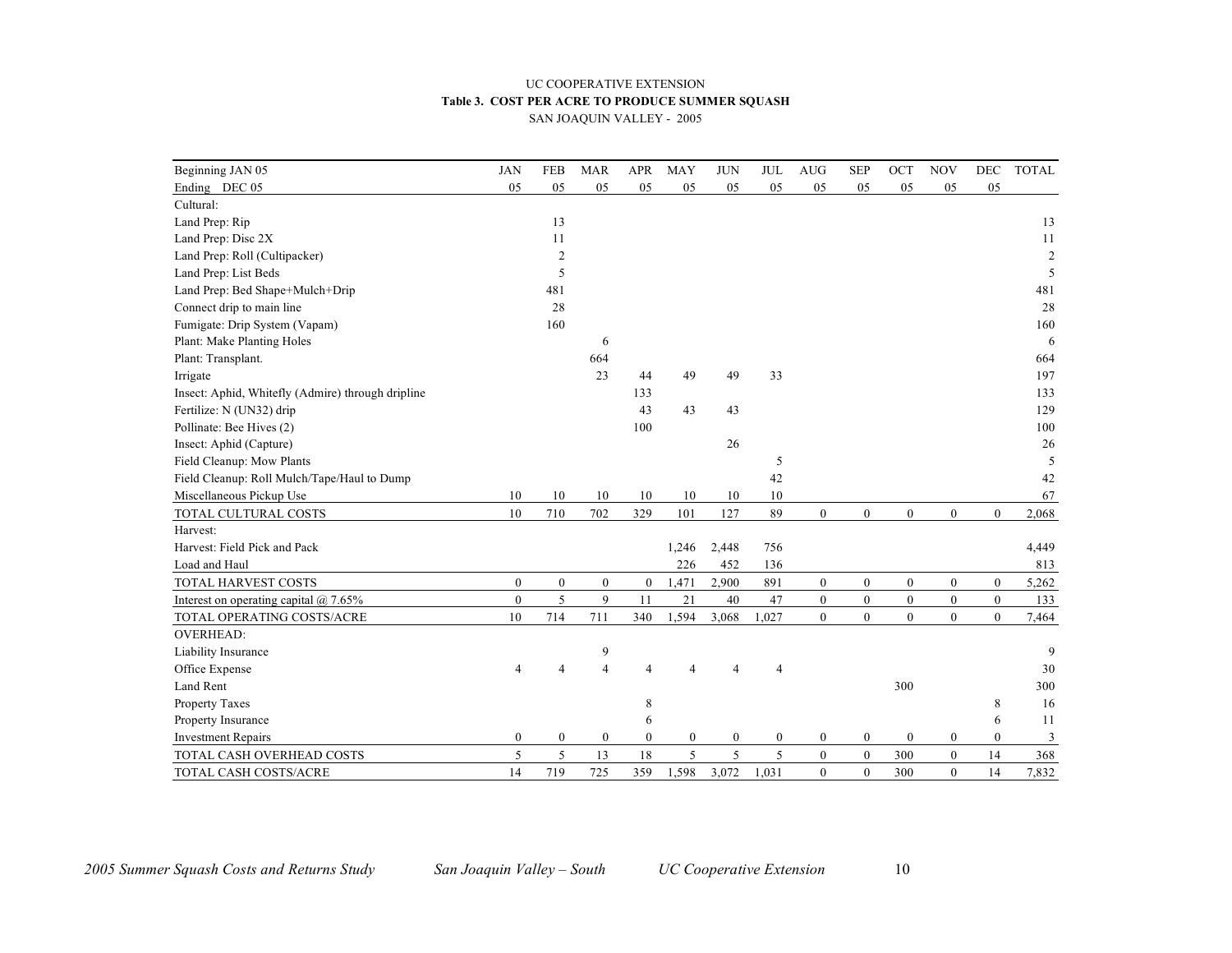#### UC COOPERATIVE EXTENSION **Table 4. RANGING ANALYSIS** SAN JOAQUIN VALLEY - 2005

### COSTS PER ACRE AT VARYING YIELD TO PRODUCE SUMMER SQUASH

|                                 |       |       |       | YIELD (28 lb boxes/acre) |       |       |       |
|---------------------------------|-------|-------|-------|--------------------------|-------|-------|-------|
|                                 | 800   | 900   | 1,000 | 1,100                    | 1,200 | 1,300 | 1,400 |
| <b>OPERATING COSTS/ACRE:</b>    |       |       |       |                          |       |       |       |
| Cultural Cost                   | 2,068 | 2,068 | 2,068 | 2,068                    | 2,068 | 2,068 | 2,068 |
| Harvest Cost (Pick & Haul)      | 3,508 | 3,947 | 4,385 | 4,824                    | 5,262 | 5,701 | 6,139 |
| Interest on operating capital   | 110   | 116   | 121   | 127                      | 133   | 139   | 145   |
| TOTAL OPERATING COSTS/ACRE      | 5,686 | 6,131 | 6,574 | 7,019                    | 7,463 | 7.908 | 8,352 |
| TOTAL OPERATING COSTS/box       | 7.11  | 6.81  | 6.57  | 6.38                     | 6.22  | 6.08  | 5.97  |
| <b>CASH OVERHEAD COSTS/ACRE</b> | 363   | 365   | 366   | 367                      | 368   | 370   | 371   |
| TOTAL CASH COSTS/ACRE           | 6.049 | 6,496 | 6,940 | 7,386                    | 7,831 | 8,278 | 8,723 |
| TOTAL CASH COSTS/box            | 7.56  | 7.22  | 6.94  | 6.71                     | 6.53  | 6.37  | 6.23  |
| NON-CASH OVERHEAD COSTS/ACRE    | 252   | 266   | 279   | 292                      | 304   | 316   | 327   |
| <b>TOTAL COSTS/ACRE</b>         | 6,301 | 6,762 | 7.219 | 7,678                    | 8,135 | 8,594 | 9,050 |
| TOTAL COSTS/box                 | 7.88  | 7.51  | 7.22  | 6.98                     | 6.78  | 6.61  | 6.46  |

#### NET RETURNS PER ACRE ABOVE OPERATING COSTS

| <b>PRICE</b>                  |        |        | YIELD (28 lb boxes/acre) |        |        |        |       |
|-------------------------------|--------|--------|--------------------------|--------|--------|--------|-------|
| $\frac{\text{S}}{\text{Dox}}$ | 800    | 900    | 1,000                    | 1,100  | 1,200  | 1,300  | 1,400 |
| 6.00                          | -886   | $-731$ | $-574$                   | $-419$ | $-263$ | $-108$ | 48    |
| 6.50                          | $-486$ | $-281$ | $-74$                    | 131    | 337    | 542    | 748   |
| 7.00                          | $-86$  | 169    | 426                      | 681    | 937    | 1,192  | 1,448 |
| 7.50                          | 314    | 619    | 926                      | 1,231  | 1,537  | 1,842  | 2,148 |
| 8.00                          | 714    | 1,069  | 1,426                    | 1,781  | 2,137  | 2,492  | 2,848 |
| 8.50                          | 1.114  | 1.519  | 1.926                    | 2,331  | 2,737  | 3,142  | 3,548 |
| 9.00                          | 1.514  | 1.969  | 2.426                    | 2,881  | 3,337  | 3,792  | 4,248 |

#### NET RETURNS PER ACRE ABOVE CASH COSTS

| <b>PRICE</b>                  |          |          | YIELD (28 lb boxes/acre) |        |        |        |        |
|-------------------------------|----------|----------|--------------------------|--------|--------|--------|--------|
| $\frac{\text{S}}{\text{Dox}}$ | 800      | 900      | 1.000                    | 1.100  | 1,200  | 1,300  | 1,400  |
| 6.00                          | $-1.249$ | $-1.096$ | $-940$                   | $-786$ | $-631$ | $-478$ | $-323$ |
| 6.50                          | $-849$   | $-646$   | $-440$                   | $-236$ | $-31$  | 172    | 377    |
| 7.00                          | $-449$   | $-196$   | 60                       | 314    | 569    | 822    | 1,077  |
| 7.50                          | $-49$    | 254      | 560                      | 864    | 1,169  | 1,472  | 1,777  |
| 8.00                          | 351      | 704      | 1.060                    | 1.414  | 1,769  | 2,122  | 2,477  |
| 8.50                          | 751      | 1,154    | 1,560                    | 1,964  | 2,369  | 2,772  | 3,177  |
| 9.00                          | 1,151    | 1.604    | 2,060                    | 2,514  | 2,969  | 3,422  | 3,877  |

#### NET RETURNS PER ACRE ABOVE TOTAL COSTS

| <b>PRICE</b>                 | YIELD (28 lb boxes/acre) |          |          |          |        |        |        |  |  |  |  |  |
|------------------------------|--------------------------|----------|----------|----------|--------|--------|--------|--|--|--|--|--|
| $\frac{\delta}{\cos \theta}$ | 800                      | 900      | 1.000    | 1.100    | 1,200  | 1,300  | 1,400  |  |  |  |  |  |
| 6.00                         | $-1.501$                 | $-1,362$ | $-1.219$ | $-1,078$ | $-935$ | $-794$ | $-650$ |  |  |  |  |  |
| 6.50                         | $-1.101$                 | $-912$   | $-719$   | $-528$   | $-335$ | $-144$ | 50     |  |  |  |  |  |
| 7.00                         | $-701$                   | $-462$   | $-219$   | 22       | 265    | 506    | 750    |  |  |  |  |  |
| 7.50                         | $-301$                   | $-12$    | 281      | 572      | 865    | 1,156  | 1,450  |  |  |  |  |  |
| 8.00                         | 99                       | 438      | 781      | 1,122    | 1,465  | 1,806  | 2,150  |  |  |  |  |  |
| 8.50                         | 499                      | 888      | 1,281    | 1,672    | 2,065  | 2,456  | 2,850  |  |  |  |  |  |
| 9.00                         | 899                      | 1,338    | 1,781    | 2,222    | 2,665  | 3,106  | 3,550  |  |  |  |  |  |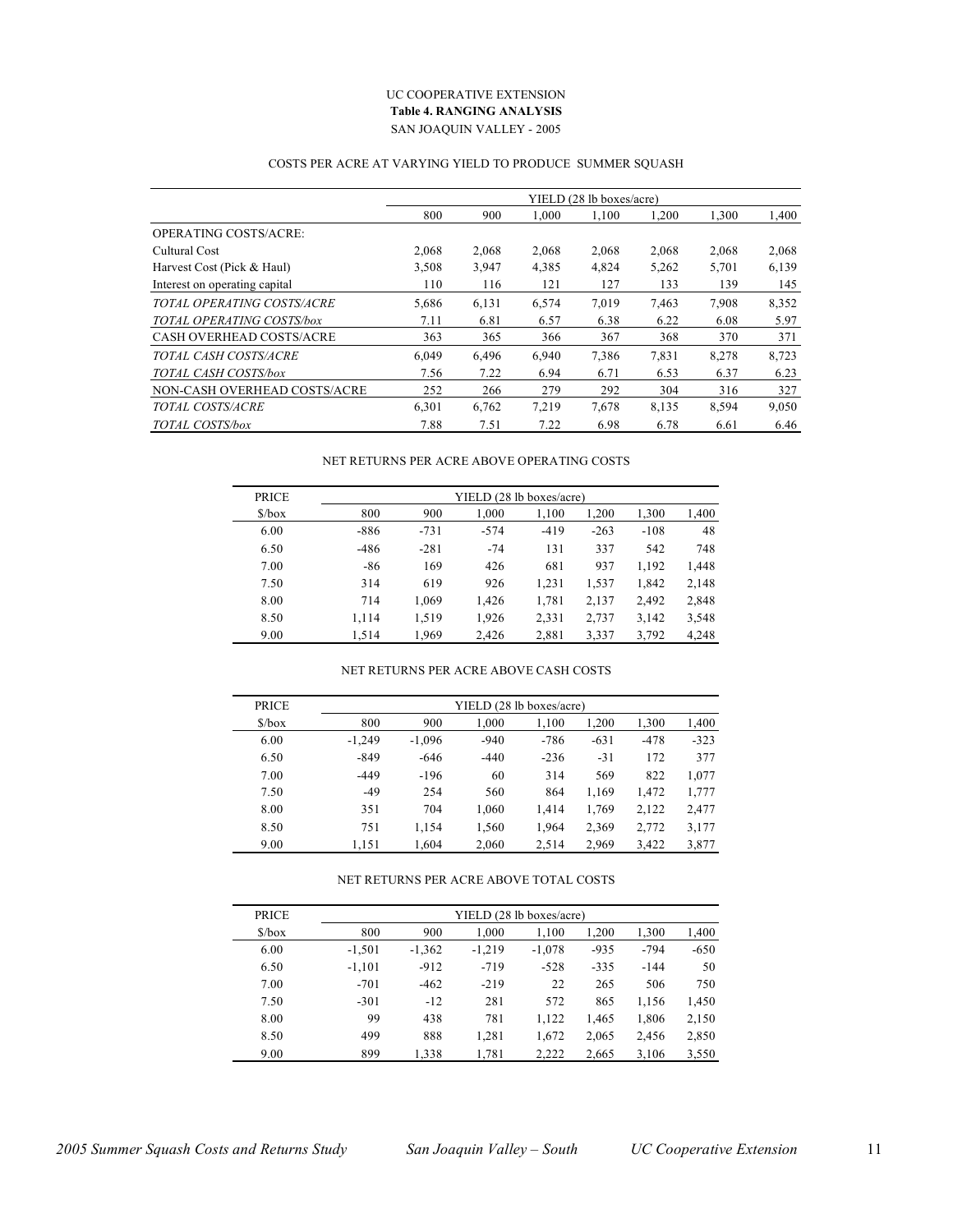#### UC COOPERATIVE EXTENSION **Table 5. WHOLE FARM ANNUAL EQUPMENT, INVESTMENT, AND BUSINESS OVERHEAD COSTS** SAN JOAQUIN VALLEY - 2005

|                              |         |      |         |          | Cash Overhead |       |        |
|------------------------------|---------|------|---------|----------|---------------|-------|--------|
|                              |         | Yrs  | Salvage | Capital  | Insur-        |       |        |
| <b>Yr</b> Description        | Price   | Life | Value   | Recovery | ance          | Taxes | Total  |
| 05 180HP 4WD Tractor         | 110,000 | 20   | 14,114  | 9,215    | 429           | 621   | 10,265 |
| 35HP 2WD Tractor<br>05.      | 15,265  | 20   | 1,959   | 1,279    | 59            | 86    | 1,424  |
| 75HP 2WD Tractor<br>04       | 28,891  | 20   | 3,707   | 2,420    | 112           | 163   | 2,696  |
| 04 Bed Shaper 3 Row 15'      | 10,000  | 10   | 1,768   | 1,225    | 41            | 59    | 1,325  |
| 04 Boom Sprayer 300 gal      | 4,500   | 10   | 796     | 551      | 18            | 26    | 596    |
| 04 Cultipacker Roller 20'    | 4,000   | 20   | 208     | 343      | 15            | 21    | 379    |
| 04 Disk Offset 15'           | 21,000  | 20   | 1,095   | 1,803    | 76            | 110   | 1,989  |
| 04 Forklift Field            | 21,000  | 10   | 2,695   | 1,759    | 82            | 118   | 1,959  |
| Lister - 3 Row<br>05.        | 3,336   | 12   | 462     | 371      | 13            | 19    | 403    |
| 05 Mower-Rotary 10'          | 9,500   | 15   | 912     | 940      | 36            | 52    | 1,028  |
| 05 Packing Unit Field 12 Row | 150,000 | 10   | 44,308  | 17,030   | 670           | 972   | 18,672 |
| 05 Pickup 1/2 Ton            | 28,000  | 5    | 12,549  | 4,423    | 140           | 203   | 4,766  |
| Punch Machine 5'<br>05.      | 5,000   | 20   | 261     | 429      | 18            | 26    | 474    |
| 05 Ripper 15'                | 11,000  | 20   | 573     | 944      | 40            | 58    | 1,042  |
| Truck with 20' bed<br>05     | 51,000  | 5    | 15,065  | 5,790    | 228           | 330   | 6,348  |
| TOTAL                        | 472,492 |      | 100,472 | 48,523   | 1,978         | 2,865 | 53,365 |
| 60% of New Cost *            | 283,495 |      | 60,283  | 29,114   | 1,187         | 1,719 | 32,019 |

#### ANNUAL EQUIPMENT COSTS

\*Used to reflect a mix of new and used equipment

#### ANNUAL INVESTMENT COSTS

|                                             |       |      |         |          | Cash Overhead |       |         |       |
|---------------------------------------------|-------|------|---------|----------|---------------|-------|---------|-------|
|                                             |       | Yrs  | Salvage | Capital  | -Insur        |       |         |       |
| Description                                 | Price | Life | Value   | Recovery | ance          | Taxes | Repairs | Total |
| Irrigation Laterals (Lay Flat Pipe) 2178 ft | 533   |      |         | 199      |               |       |         | 215   |
| Miscellaneous Field/ShopTools               | 6.000 |      |         | 1.425    | 21            | 30    | 120     | 1.595 |
| <b>TOTAL INVESTMENT</b>                     | 6.533 |      |         | 1.624    | 23            | 33    | 131     | 1.810 |

#### ANNUAL BUSINESS OVERHEAD COSTS

|                     | Units/ |      | Price/ | Total  |
|---------------------|--------|------|--------|--------|
| Description         | Farm   | Unit | Unit   | Cost   |
| Land Rent           | 60     | acre | 300.00 | 18,000 |
| Liability Insurance | 60     | acre | 8.82   | 529    |
| Office Expense      | 60     | acre | 30.00  | 1,800  |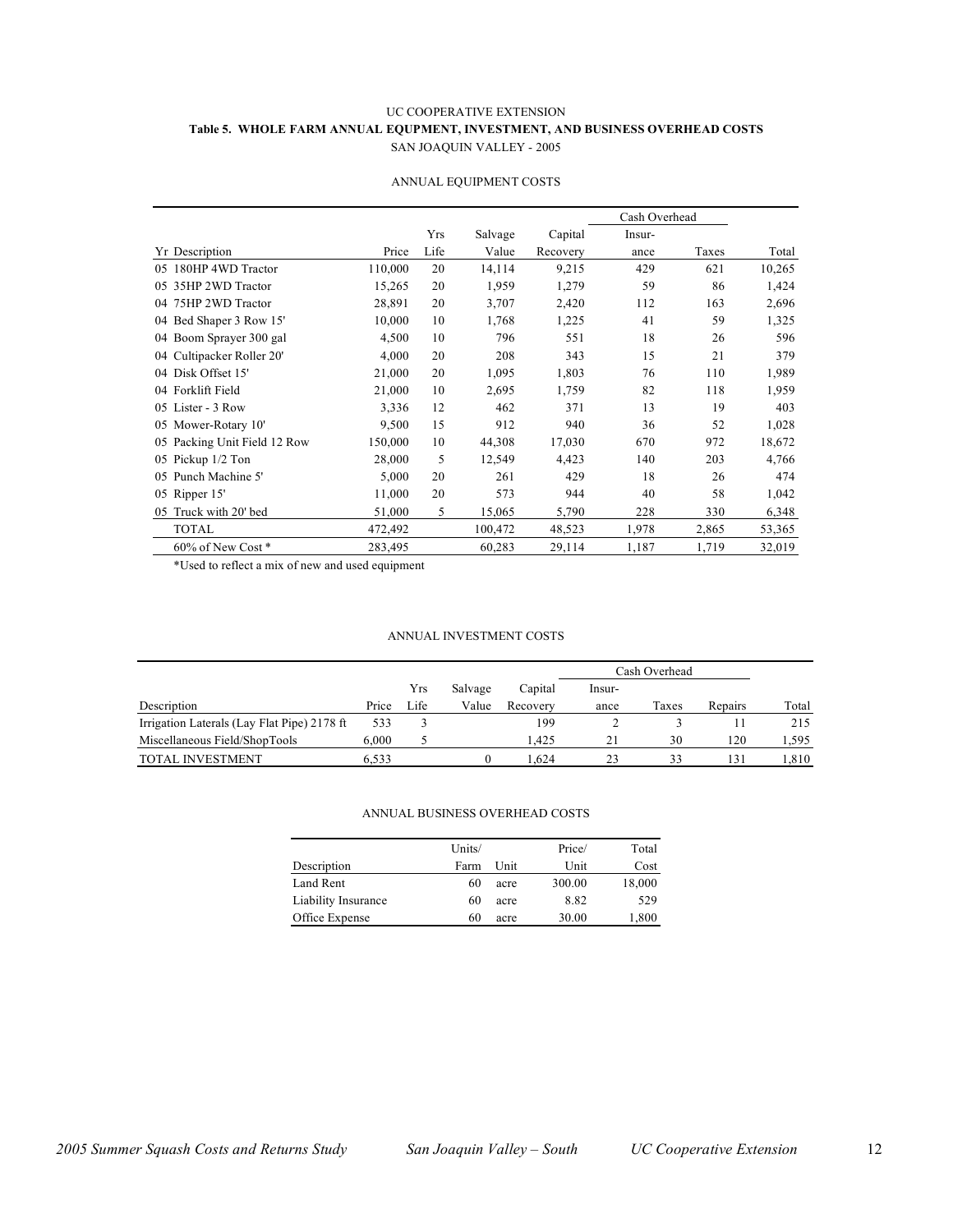### UC COOPERATIVE EXTENSION **Table 6. HOURLY EQUIPMENT COSTS** SAN JOAQUIN VALLEY 2005

|                              | Actual |          | Cash Overhead |       |         | Operating |       |           |
|------------------------------|--------|----------|---------------|-------|---------|-----------|-------|-----------|
|                              | Hours  | Capital  | Insur-        |       |         | Fuel $\&$ | Total | Total     |
| <b>Yr Description</b>        | Used   | Recovery | ance          | Taxes | Repairs | Lube      | Oper. | Costs/Hr. |
| 05 180HP 4WD Tractor         | 800    | 6.91     | 0.32          | 0.47  | 2.57    | 18.14     | 20.71 | 28.41     |
| 05 35HP 2WD Tractor          | 601    | 1.28     | 0.06          | 0.09  | 0.62    | 2.98      | 3.60  | 5.03      |
| 05 75HP 2WD Tractor          | 600    | 2.42     | 0.11          | 0.16  | 1.18    | 6.40      | 7.58  | 10.27     |
| 05 Bed Shaper 3 Row 15'      | 200    | 3.68     | 0.12          | 0.18  | 1.13    | 0.00      | 1.13  | 5.11      |
| 05 Boom Sprayer 300 gal      | 150    | 2.21     | 0.07          | 0.11  | 1.2     | 0.00      | 1.20  | 3.59      |
| 05 Cultipacker Roller 20'    | 100    | 2.07     | 0.09          | 0.13  | 0.44    | 0.00      | 0.44  | 2.73      |
| 05 Disk Offset 15'           | 100    | 10.87    | 0.46          | 0.67  | 3.13    | 0.00      | 3.13  | 15.13     |
| 05 Forklift Field            | 1,200  | 0.88     | 0.04          | 0.07  | 0.86    | 5.71      | 6.57  | 7.56      |
| 05 Lister - 3 Row            | 166    | 1.34     | 0.05          | 0.07  | 0.68    | 0.00      | 0.68  | 2.14      |
| 05 Mower-Rotary 10'          | 133    | 4.22     | 0.16          | 0.24  | 4.28    | 0.00      | 4.28  | 8.90      |
| 05 Packing Unit Field 12 Row | 1,600  | 6.39     | 0.25          | 0.36  | 3.94    | 11.09     | 15.03 | 22.03     |
| 05 Pickup 1/2 Ton            | 285    | 9.31     | 0.29          | 0.43  | 2.08    | 9.82      | 11.90 | 21.93     |
| 05 Punch Machine 5'          | 101    | 2.56     | 0.11          | 0.16  | 0.55    | 0.00      | 0.55  | 3.38      |
| 05 Ripper 15'                | 101    | 5.64     | 0.24          | 0.35  | 2.36    | 0.00      | 2.36  | 8.59      |
| 05 Truck with 20' bed        | 1,000  | 3.47     | 0.14          | 0.22  | 4.88    | 3.26      | 8.14  | 11.97     |